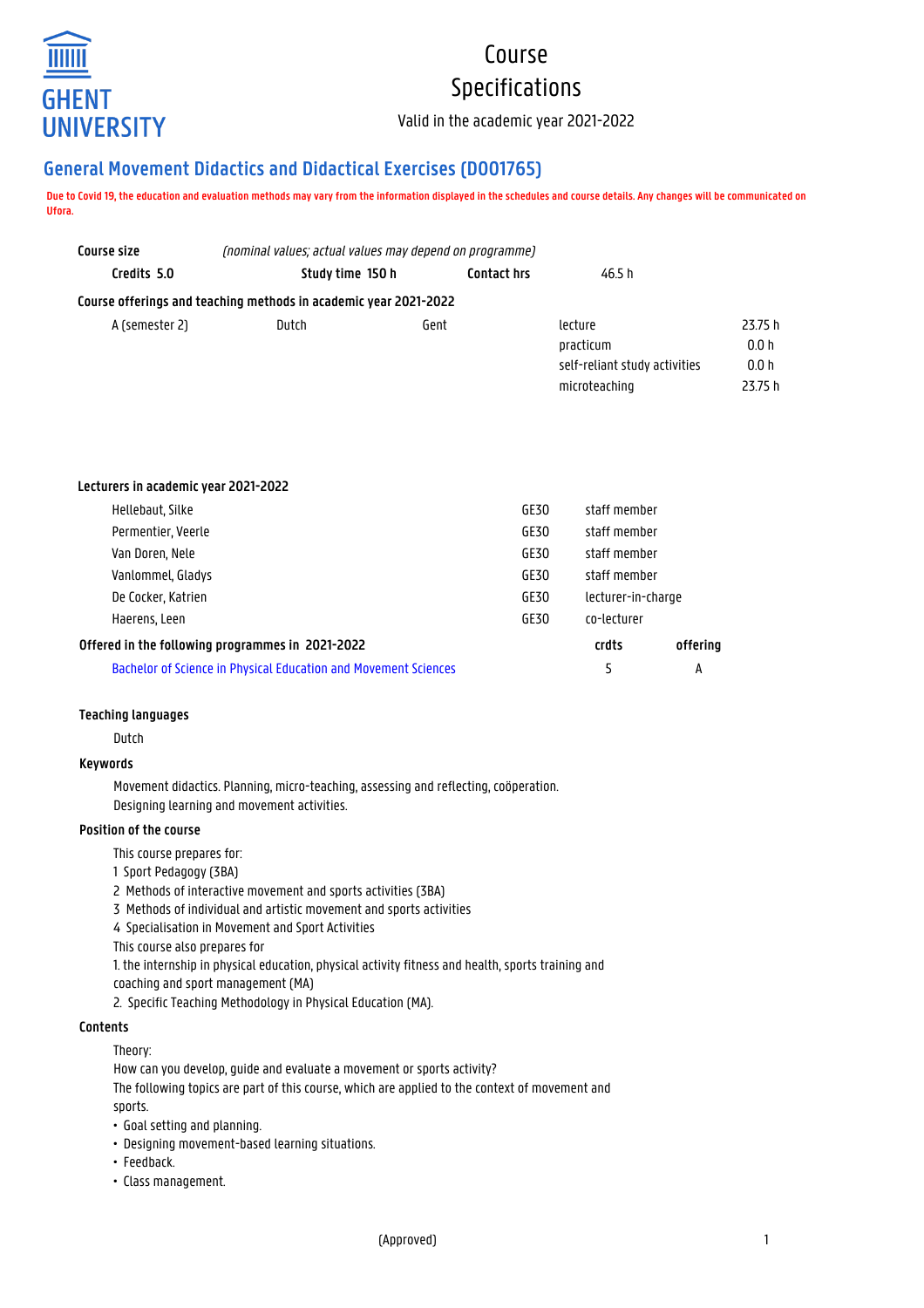- Instruction.
- Didactical working forms.
- Reflection.
- Differentiation.
- Assessment.
- Teaching conversation.
- Didactical exercises
- Application of theoretical principles through microteaching with colleague students.

#### **Initial competences**

This course builds further on:

- Basic movement and sport competencies in a wide range of sport and movement areas.
- Experienes with being taught PE, sport or other movement activities at university, in school or in a sport club.

#### **Final competences**

- 1 This course contributes to the program specific learning results of the bachelor in physical education and movement sciences through the realization of the following attainment goals: 1 Applying key concepts, methods and techniques, and recent developments in the domain of didactics of physical education, movement and sport when designing learning activities in physical education or sport--
- 2 Applying key concepts, methods and techniques, and recent developments in the domain of didactics of physical education, movement and sport in guided microteaching settings
- 3 Explaining and illustrating key concepts,relevant theories, methods, and techniques, and 1 recent developments in the domain of didactics of physical education, movement and sport.
- 4 Implementing elementary artistic, individual and interactive movement competencies when teaching other students through guided microteaching
- 5 Applying principles of safe and responsible engagement in movement and sport in a guided microteaching setting
- 6 Collaborative learning in a microteaching setting by taking on the roles of teacher, learner, observer and provider of feedback
- 7 Reflecting on components of one own's didacticalapproaches and actions and that of other students
- 8 Adjusting one own's didactical approaches and actions based on reflections
- 9 Leading and applying communication and coaching techniques in a microteaching setting

#### **Conditions for credit contract**

Access to this course unit via a credit contract is determined after successful competences assessment

#### Conditions for exam contract

This course unit cannot be taken via an exam contract

#### **Teaching methods**

Lecture, microteaching, practicum, self-reliant study activities

#### **Extra information on the teaching methods**

This course exists of a combination of lectures and practical exercises that include microteaching. Students need to prepare independently based on the guidelines given in the lectures and syllabus. Reflecting on own teaching and that of others is a crucial aspect of this course.

In a competence-based electronic portfolio, students prove the competencies they acquired throughout this course by means of documents, video's, observations or feedback from the teachers.

This course is open for incoming exchange students. The theory is studied by means of selfstudy. Exchange students can engage in all practical exercises.

#### **Learning materials and price**

Aelterman, De Muynck, Haerens, Van de Broeck, Vansteenkiste (2017) Motiverend coachen in de sport. Leuven, België: Acco.

Different chapters are addressed through handouts

# **References**

- Aelterman N, Vansteenkiste M, Haerens L. (2019). Correlates of students' internalization and • defiance of classroom rules: A selfdetermination theory perspective. British Journal of • Educational Psychology 89(1):22-40.
- Aelterman N, Vansteenkiste M, Van Keer H, Van den Berghe L, De Meyer J, & Haerens L. • (2012). Pupils' Objectively Measured Physical Activity Levels and Engagement as a Function (Approved) 2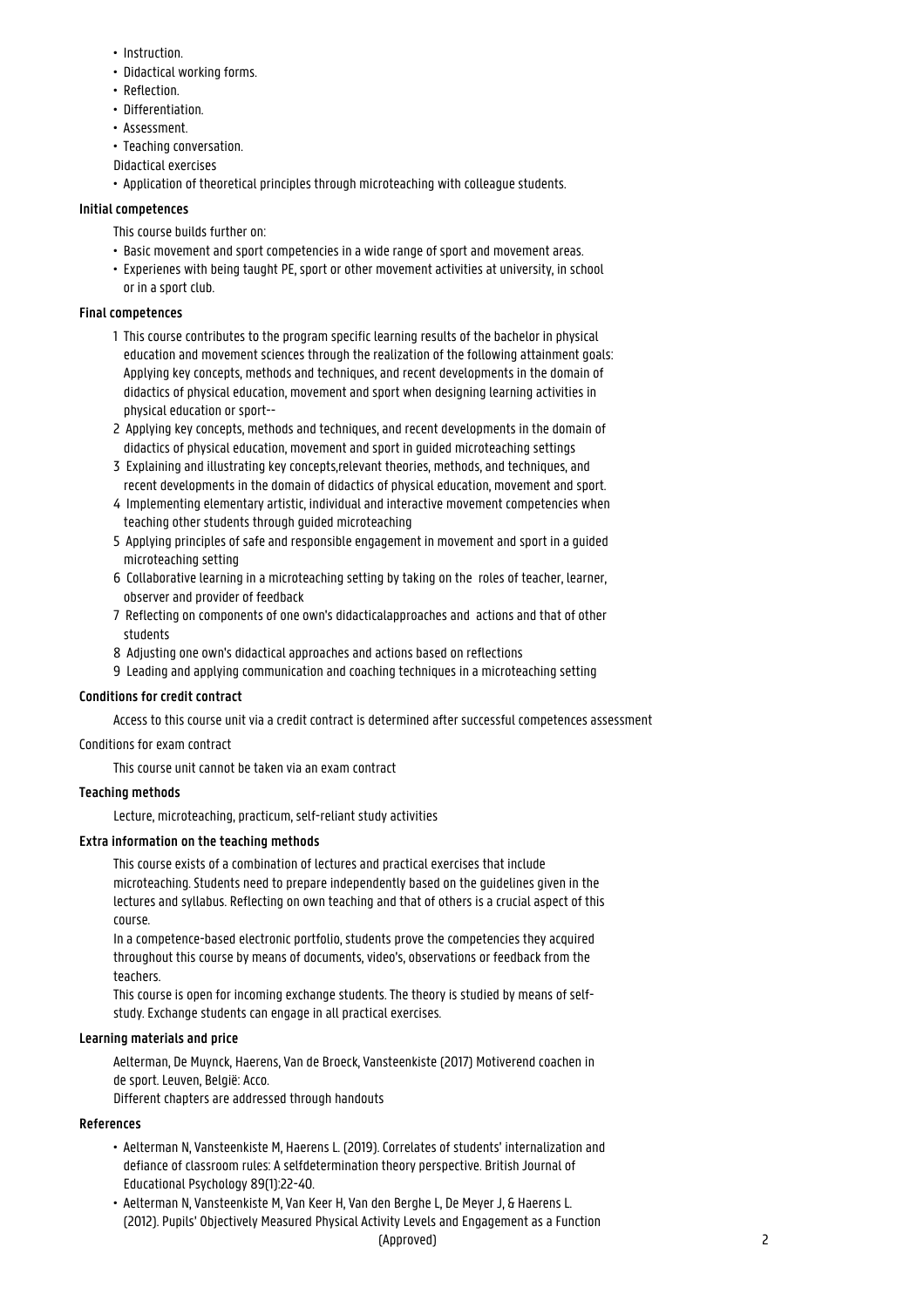• of Between-Class and Between-Pupil Differences in Motivation towards Physical Education: • A Self-Determination Theory Approach. Journal of Sports and Exercise Psychology, 34, 457- • 480.

- Behets, D. (2006). Didactiek van het bewegingsonderwijs. Leuven: Acco.
- Bijkerk L & van der Heide W. (2006). Het gaat steeds beter! Activerende werkvormen voor de • opleidingspraktijk. Houten: Bohn Stafleu van Loghum.
- Bru E, Stephens P, Torsheim T. (2002). Students' Perceptions of Class Management and • Reports of Their Own Misbehavior. Journal of School Psychology, 40 (4), 287-307.
- Cardon G, Verstraete S, De Clerq D & De Bourdeaudhuij I. (2004). Physical activity levels in • elementary-school physical education: A comparison of swimming and nonswimming • classes. Journal of Teaching in Physical Education, 23(3), 252-263.
- Coubergs C, Struyven K, Engels N, Cools W, De Martelaer K. (2013). • Binnenklasdifferentiatie: leerkansen voor alle leerlingen. Praktijkgerichte literatuurstudies. Acco Leuven.
- De Meester A, Van Duyse F, Aelterman N, De Muynck G, Haerens L. (2020). An • experimental, video-based investigation into the motivating impact of choice and positive • feedback among students with different motor competence levels. Physical Education and • Sport Pedagogy, 25(4):361-378.
- Delrue J, Mouratidis A, Haerens L, De Muynck G, Aelterman N, Vansteenkiste M. • (2016). Intrapersonal achievement goals and underlying reasons among long distance • runners: their relation with race experience, self-talk, and running time. Psychological Belgica • 56(3):288-310.
- Henderlong J, & Lepper MR. (2002). The effects of praise on children's intrinsic motivation: A • review and synthesis. [Review]. Psychological Bulletin, 128(5), 774-795.
- Haerens L, De Meulenaer K, De Meyer J. Didactische werkvormen. (2011). Thema & • videobeelden uitgewerkt in het kader van het project getiteld Ontwikkelen van didactisch • materiaal voor professionele ontwikkeling van leraren in opleiding en beroepsleraren • gefinancierd door het expertisenetwerk van de lerarenopleiding AUGent. Het resultaat van • een samenwerking tussen de lerarenopleiding Lichamelijke Opvoeding aan de Universiteit • Gent, De Hogeschool West-Vlaanderen, Arteveldehogeschool en Hogeschool Gent.
- Krijgsman C, Vansteenkiste M, van Tartwijk J, Maes J, Borghouts L, Cardon G, Mainhard T, • Haerens L. (2017). Performance grading and motivational functioning and fear in physical education: a self-determination theory perspective. Learning and Individual Differences 55: • 202-211.

#### **Course content-related study coaching**

Course-related study-coaching: Prof. Dr. Katrien De Cocker [\(Katrien.DeCocker@ugent.be\)](mailto:Katrien.DeCocker@ugent.be)

#### **Evaluation methods**

end-of-term evaluation and continuous assessment

## **Examination methods in case of periodic evaluation during the first examination period**

Written examination, oral examination, portfolio

#### **Examination methods in case of periodic evaluation during the second examination period**

Written examination, oral examination, portfolio, participation

#### **Examination methods in case of permanent evaluation**

Portfolio, participation

#### **Possibilities of retake in case of permanent evaluation**

examination during the second examination period is possible in modified form

#### **Extra information on the examination methods**

A combination of Periodic (65%) and non-periodic (35%) evaluations.

## Periodic (65%)

Theory: written examination with three open questions (50%).

Final version competence-based portfolio which is evaluated in an oral examination (15%).

# Non-periodic (35%)

Microteaching (20%) and first version competence-based portfolio (15%). Remark: The competence-based portfolio is judged based on predefined quantitative and qualitative criteria that are communicated through the syllabus of the didactical exercises. The competence-based portfolio consists of lesson plans, corrected lesson plans, reflections, observation reports, demonstration videos, reflection tasks and tasks that are made during the lectures.

#### Participation in microteaching during the academic year is a prerequisite to taking part